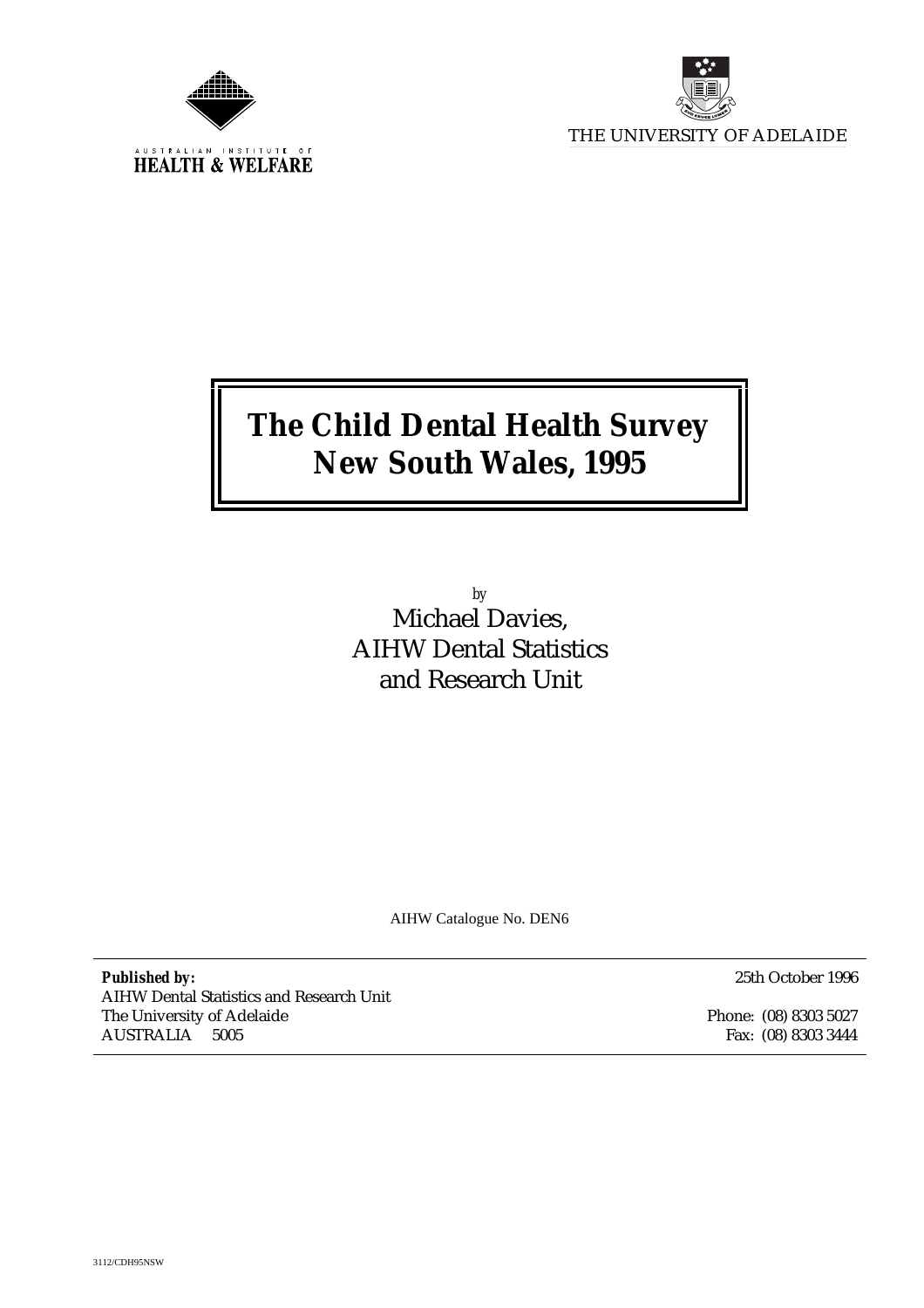**The AIHW Dental Statistics and Research Unit (DSRU) is an external unit of the Australian Institute of Health and Welfare, and was established in 1988 at The University of Adelaide. The DSRU was funded to improve the range and quality of dental statistics and research on the dental workforce, dental health status, dental practices and use of dental services.**

| <b>DSRU Staff</b> |                                              |
|-------------------|----------------------------------------------|
|                   | <b>Director</b> Professor A. John Spencer    |
|                   | <b>Research Fellow</b> Dr Murray Thomson     |
|                   | <b>Research Officers</b> Mr Fearnley Szuster |
|                   | Mr Michael Davies                            |
|                   | Mr David Brennan                             |
|                   | <b>Mrs Judy Stewart</b>                      |
|                   | Mr Knute Carter                              |
|                   | <b>Research Associate</b> Dr Danae Kent      |
|                   |                                              |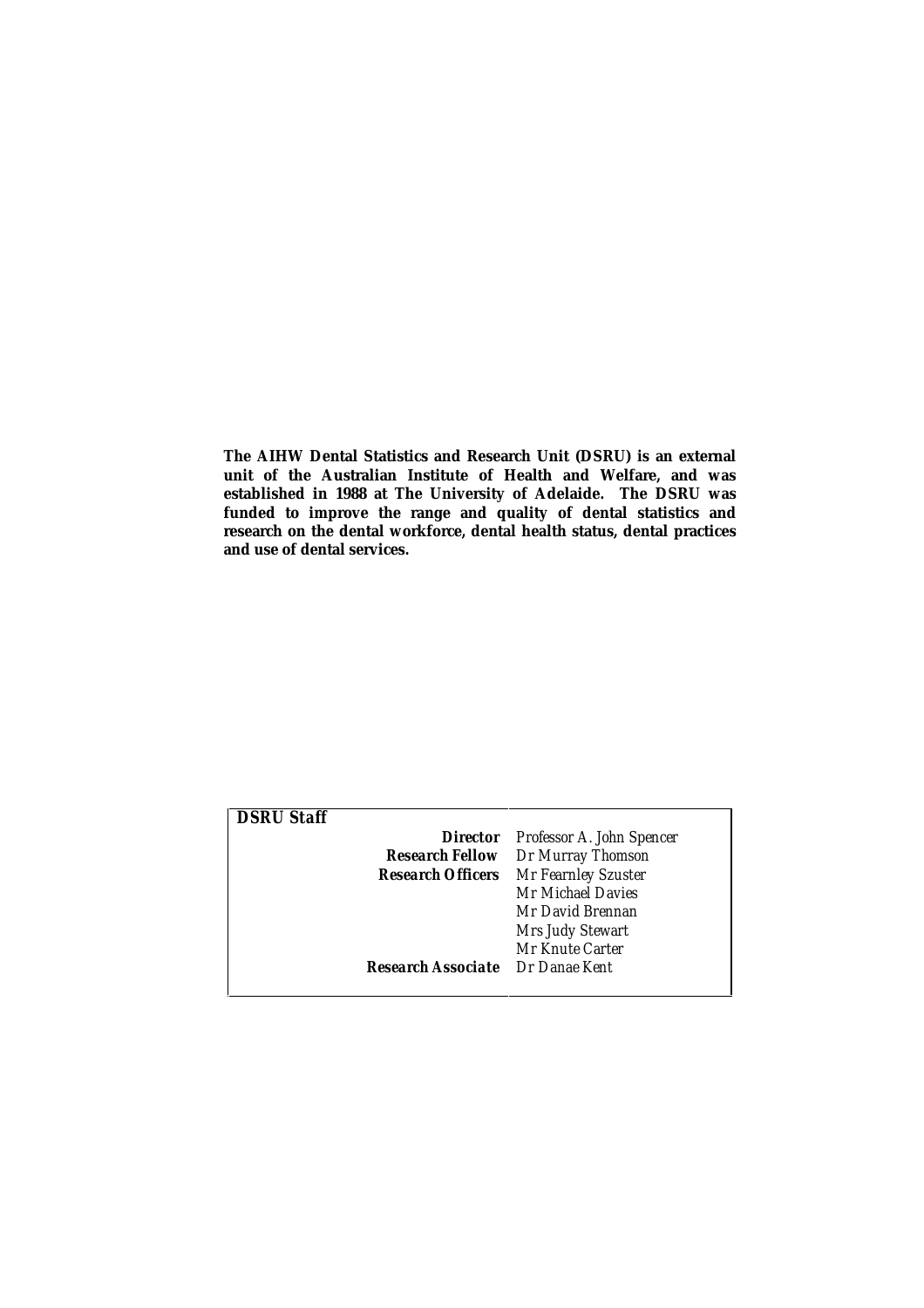#### **THE CHILD DENTAL HEALTH SURVEY - NEW SOUTH WALES 1995**

#### **Purpose of this report**

This report continues the annual series providing descriptive statistics concerning child dental health in New South Wales. The report contains tables and figures. Information listed in the tables includes: the age, sex and country of birth/Aboriginality of children in the sample; their deciduous and permanent caries experience; frequency of fissure sealants; immediate treatment needs; and children's history of School Dental Service examinations. The figures combine and summarise information from four of the tables.

The data for this report were collected during the 1995 calendar year from patients of the New South Wales School Dental Service by dental therapists and dentists. A random sampling procedure was used to select approximately one in 16 patients. This was achieved by selecting those children whose birthday was on the 3rd or 30th of any month. The effective sampling ratios varied between regions. Provision was made for inclusion and numerical weighting of data from all children whose date of birth was unknown. When an individual child was sampled more than once during the calendar year, the information from only the first examination was included in Tables 1 to 7 (inclusive). Table 8 contains data from all examinations of sampled children.

The following sections briefly describe each table and provide a simple, summary statement highlighting differences between the 1995 and 1994 findings. However, no formal hypothesis tests have been undertaken, and descriptions of difference between years are intended as a guide to the reader, rather than an evaluation of trends.

# **Table 1: Demographic composition of the sample**

The majority of children in the sample (88.7 per cent) were aged between five and 12 years (inclusive). Within that range, seven year-olds were the most frequent individual age, while there tended to be smaller numbers of children towards the lower and upper limits of the age range. The age structure within the majority of the sample therefore reflects closely the age range of children who attend primary schools and who constitute the main target group of the School Dental Service. There were very small numbers of children aged more than 15 years or less than four years, and the data from them has been excluded from the subsequent tables describing dental health status (Tables 3 to 8). Children aged four years or between 13 and 15 years were represented in small numbers which results in low reliability of some computed statistics in Tables 3 to 8. Furthermore, they are likely to be less representative of the corresponding age groups of school children than is the case for the majority of the sample aged five to 12 years.

Males constituted 50.4 per cent of children in the full sample.

#### *Changes since 1994*

There were no substantial changes in the methodology between years, and the composition of the sample.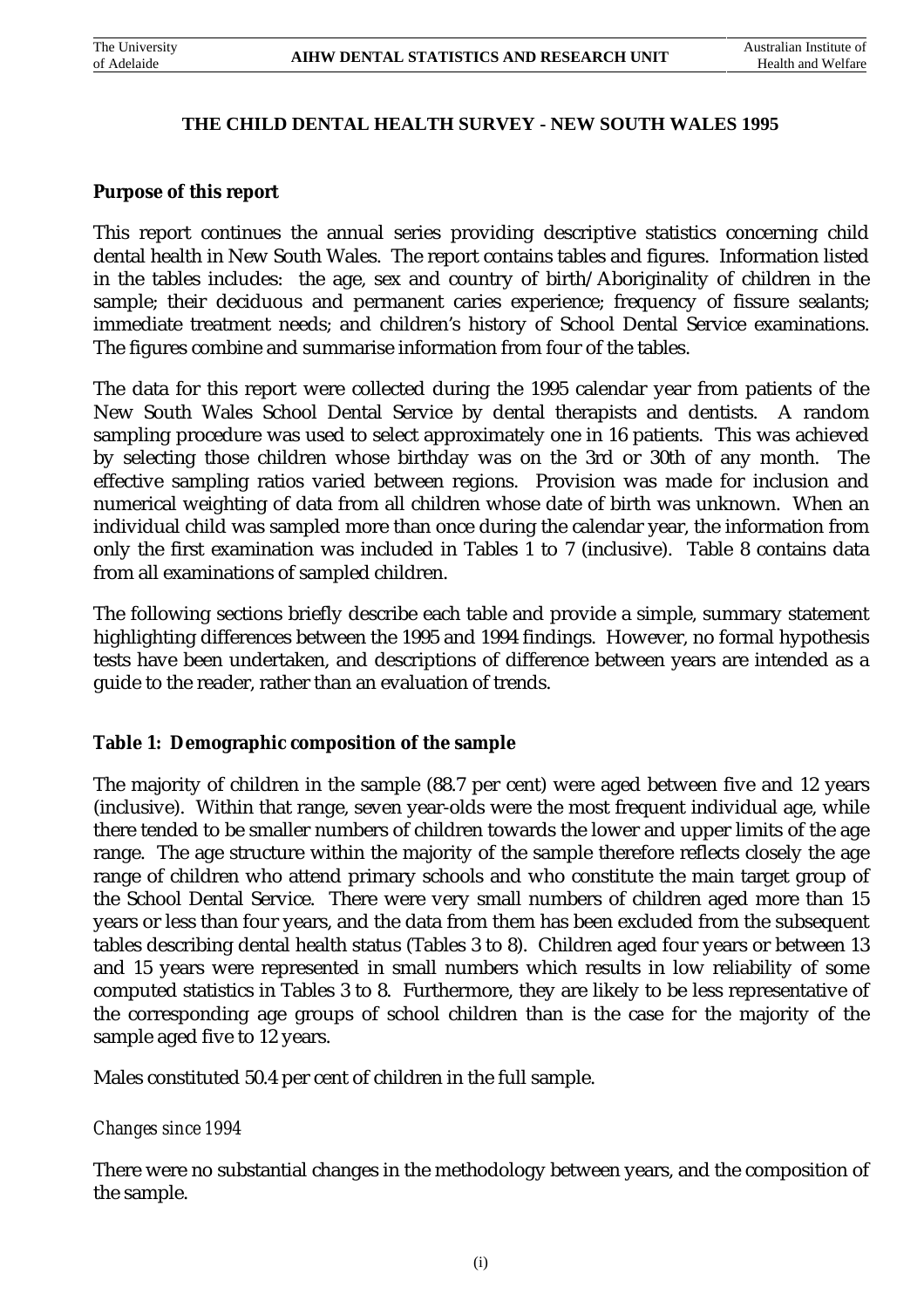# **Table 2: Country of birth including Aboriginality**

This data item was not provided in 1995.

#### **Table 3: Deciduous teeth: age-specific caries experience**

The mean dmft prevalence among children aged 4 to 9 years varied across a narrow range, from 1.90 to 1.60 teeth. The deciduous caries experience of children aged more than 9 years naturally declines as teeth exfoliate. The range in the mean number of decayed deciduous teeth was less than that observed for dmft, decreasing from 1.64 among four year-olds to 0.73 among nine year-olds. As a consequence, there was a substantial difference in the  $d/dmft$ percentage which declined from 85.9 per cent among four year-olds to 46.4 among nine yearolds.

#### *Changes since 1994*

There were small decreases of 0.1 to 0.3 in the mean number of decayed deciduous teeth and dmft.

#### **Table 4: Permanent teeth: age-specific caries experience**

The mean numbers of decayed permanent teeth and DMFT were smaller than the corresponding means for deciduous teeth across the range of 5 to 11 years. In contrast to deciduous caries, the mean number of decayed and DMF teeth increased in a fairly consistent manner across increasing age groups. As a consequence, the percentage of DMFT due to decay (D/DMFT) and the percentage of caries-free children (DMFT=0) declined across age groups. It is noteworthy that more than more than 64 per cent of children aged 12 years or less were caries free (DMFT=0). The DMFT score for 12 year-olds was 0.93.

Among those aged 13 years or more, the age-associated increase in mean DMFT was greater: the mean numbers of decayed permanent teeth and DMFT for 15 year-olds are approximately 1.5 times as large as the corresponding means for 13 year-olds. However, in view of the apparently less representative nature of these older ages, it is likely that part of the differences could be related to other characteristics of older patients within the School Dental Service other than a simple ageing effect.

#### *Changes since 1994*

The mean DMFT of individual ages was similar to the corresponding figures for 1995 within the age range six to seven years. Within the main age groups of six to 12 years, the mean number of decayed permanent teeth declined by 0.1 to 0.2 teeth. The DMFT scores showed a general decline across age groups, which was most noticeable in children aged 9 years and older.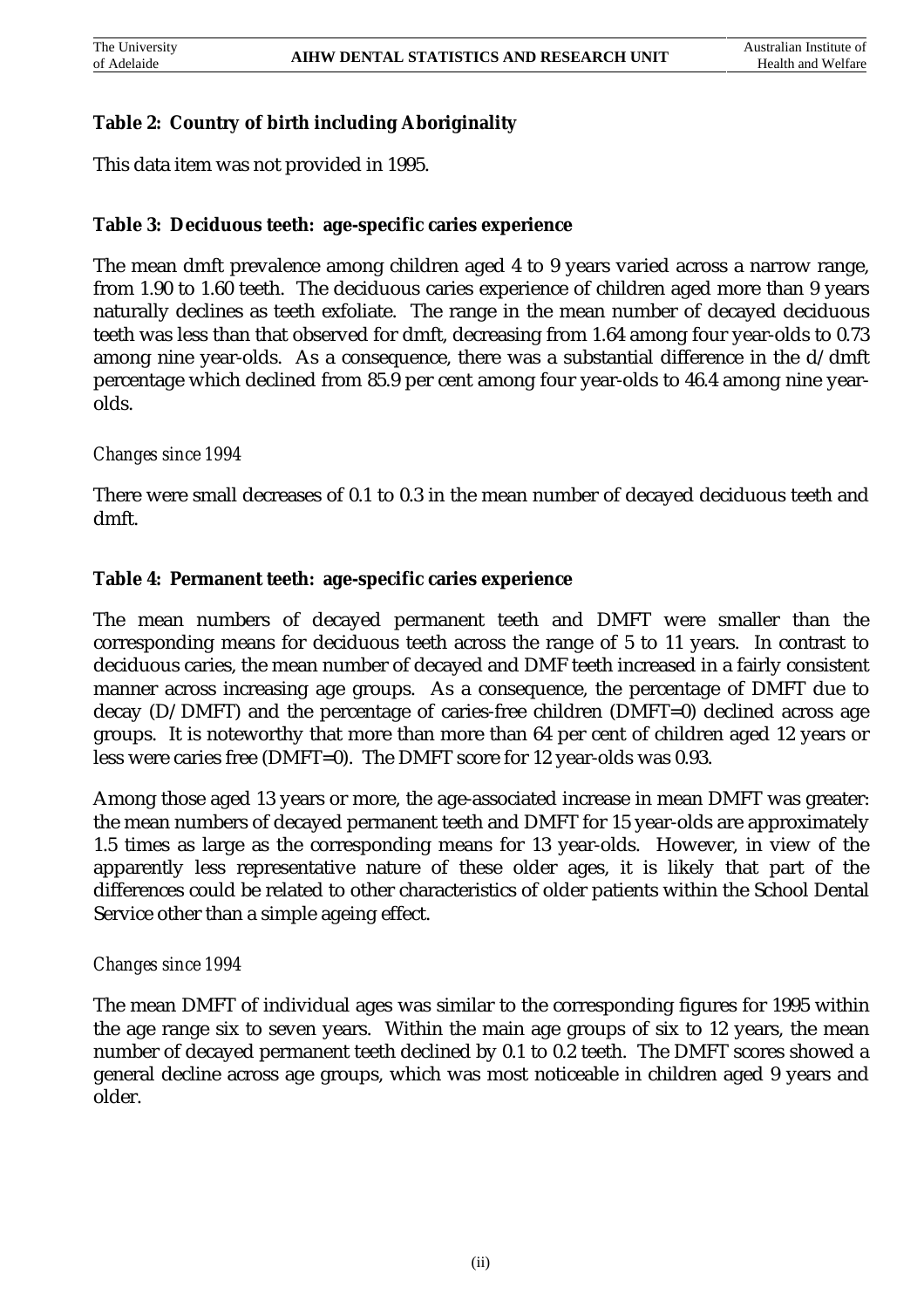# **Table 5: All teeth: age-specific caries experience**

Untreated decay in the combined deciduous and permanent dentitions  $(d+D=1, 2, 3 \text{ or } 4+)$ existed for between 28 to 40 per cent of children in the age range five to 12 years. The greatest likelihood of untreated decay within that age range occurred for 12 year-olds, although the most extensive levels of untreated decay (d+D=4 or more) occurred in children aged 5 years.

In all key ages, more than 97 per cent of children had no deciduous or permanent teeth missing due to caries. The greatest likelihood of missing teeth was observed for eight yearolds, where 3.0 per cent had one or more missing teeth. Much smaller percentages of children avoided fillings, and this was associated with age. There was a reasonably consistent decline in the percentage of children with no caries experience in either deciduous or permanent dentition (dmft+DMFT=0), from 60.4 per cent at age five to 43.3 per cent at age nine. The percentage fluctuated around 45 per cent among most older ages, reflecting the pattern of exfoliation of deciduous teeth. This statistic serves to demonstrate that more than 38 per cent of children at any of the key primary school ages (five to 12 years) have no experience of dental caries.

#### *Changes since 1994*

There were consistent increases across years in the percentage of children with  $d+D=0$ , and  $dmft+DMFT=0.$ 

#### **Table 6: Fissure sealants: age-specific prevalence**

Fissure sealants were prevalent among children aged 8 years or more. There is a tendency for children with some permanent caries experience (DMFT=1+) to have a higher likelihood of sealants than children without caries experience (DMFT=0). However the differential use of sealants appears to be limited in older children. For example, 26.0 per cent of 12 year-olds with DMFT=1+ had one or more fissure sealants, while 20.6 per cent of 12 year-olds with DMFT=0 had fissure sealants.

# *Changes since 1994*

There were small differences in the mean number of fissure sealants within some individual age groups. There was also a slight decrease in the difference in sealant prevalence for younger children between those with DMFT=0 and DMFT=1+.

# **Table 7: Immediate treatment needs**

Immediate treatment needs were recorded when, in the judgement of the clinical examiner, there was existing pain or infection or the likelihood of pain or infection developing within a four week period. Immediate treatment needs could also be recorded for life threatening conditions.

Between 10.8 and 16.4 per cent of children in the key age range of five to 12 years had immediate treatment needs. The percentage tended to be highest among younger ages. Those with immediate treatment needs had substantially higher mean dmft values than the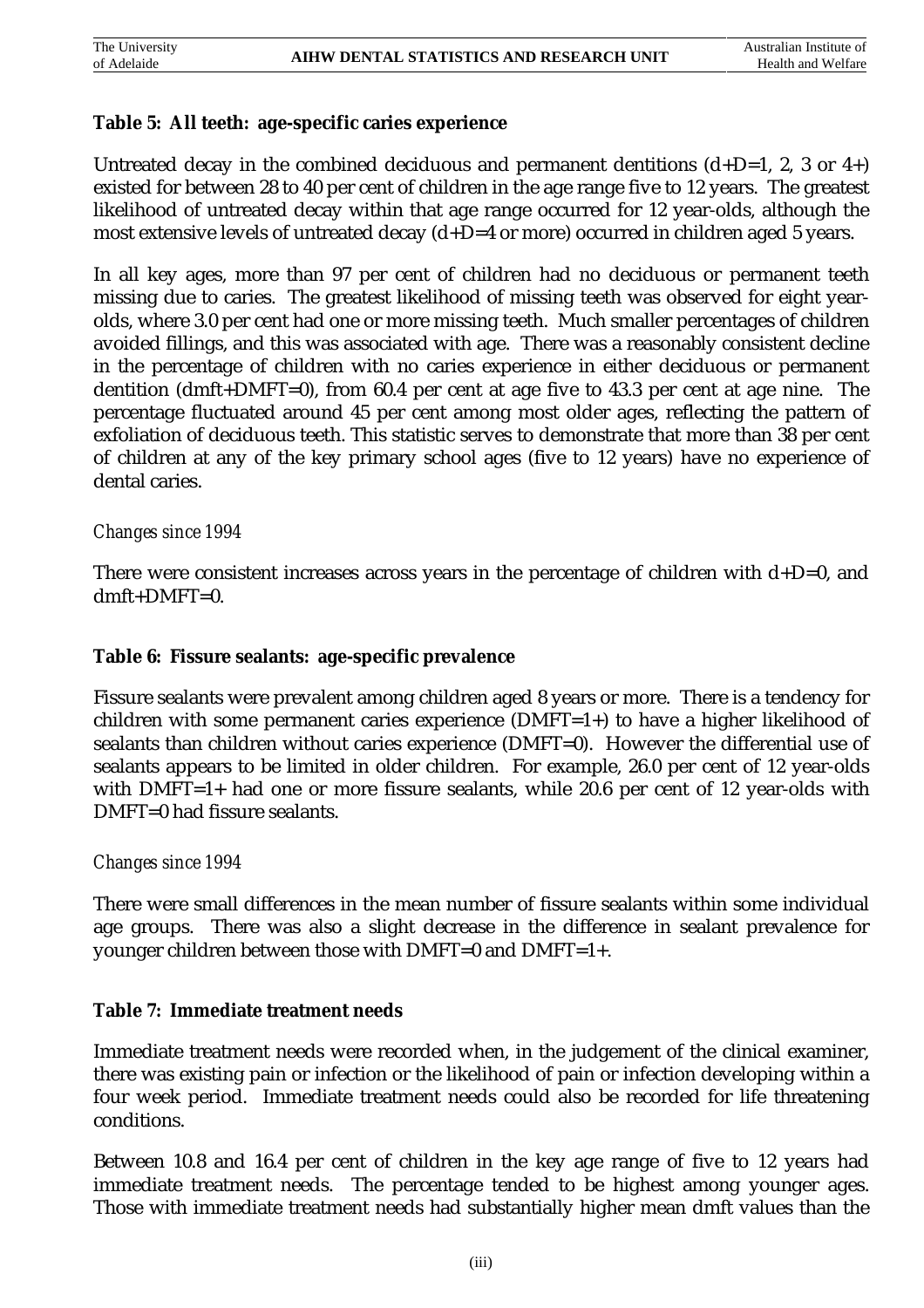overall sample (Table 3). For example, among six year-olds with immediate treatment needs, the mean dmft of 3.91 was approximately twice as large as the overall sample mean of 1.75. There was a similar trend for permanent DMFT, with approximately two-fold differentials between those with immediate treatment needs and the sample mean. Consistent with this overall picture was the relatively high percentages of children with four or more decayed teeth  $(d+D=4+)$ .

# *Changes since 1994*

The percentage of children with immediate treatment needs and their pattern of deciduous and permanent caries experience declined since 1994.

# **Table 8: School Dental Service examinations**

The left hand side of this table describes the percentage of children who were new patients (having had no previous dental examination) in the New South Wales School Dental service. The figure was highest for the youngest ages (less than six years) while fewer than nine per cent of those aged 12 years had no previous examination. This pattern is expected, and indicates that most patients are enrolled during their early school years.

The right hand side of the table refers to children with previous examinations, and indicates their distribution according to time since last dental examination. Between one third and one half of children in most ages received examinations within 7 to 12 months of their previous examination. Periods of less than six months and 13-24 months were the other predominant re-examination intervals, with 13-24 months being the next most frequent recall interval. However, there was a tendency for younger age groups to have shorter re-examintion intervals. Very few children aged ten years or less were re-examined after a period of two or more years, and the percentage was highest (greater than 10 per cent) among the oldest children aged 13 years or more.

# *Changes since 1994*

There was a decrease in the percentage of children whose last examination was in the period of 0-6 months, with corresponding increases in each of the other recall intervals.

# **Figure 1: Percentage of children with dmft=0, DMFT=0 and d+D=4+**

This figure presents data contained in Tables 3, 4 and 5 to summarize the extent of dental health (represented by percentage with no caries experience) and the extent of more extensive untreated decay (represented by the percentage with  $d+D=4$  or more).

# **Figure 2: Time since last dental examination**

This figure draws on information from Table 8, and selects six and 12 year-olds to demonstrate the variation in time since last examination.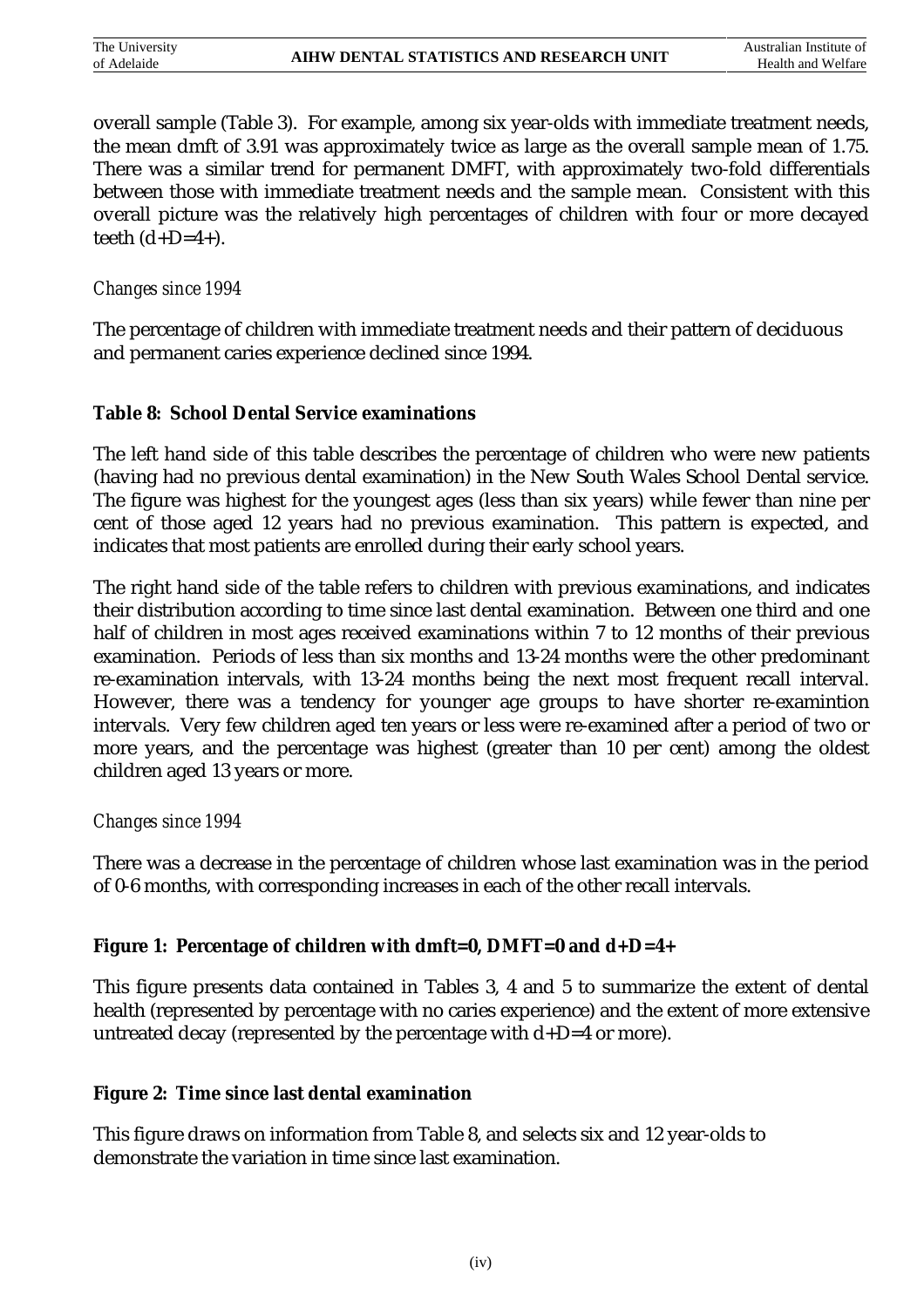#### *For further information contact:*

Mr Michael Davies AIHW Dental Statistics and Research Unit The University of Adelaide Phone: (08) 8303 5027<br>AUSTRALIA 5005 Fax: (08) 8303 3444

Fax: (08) 8303 3444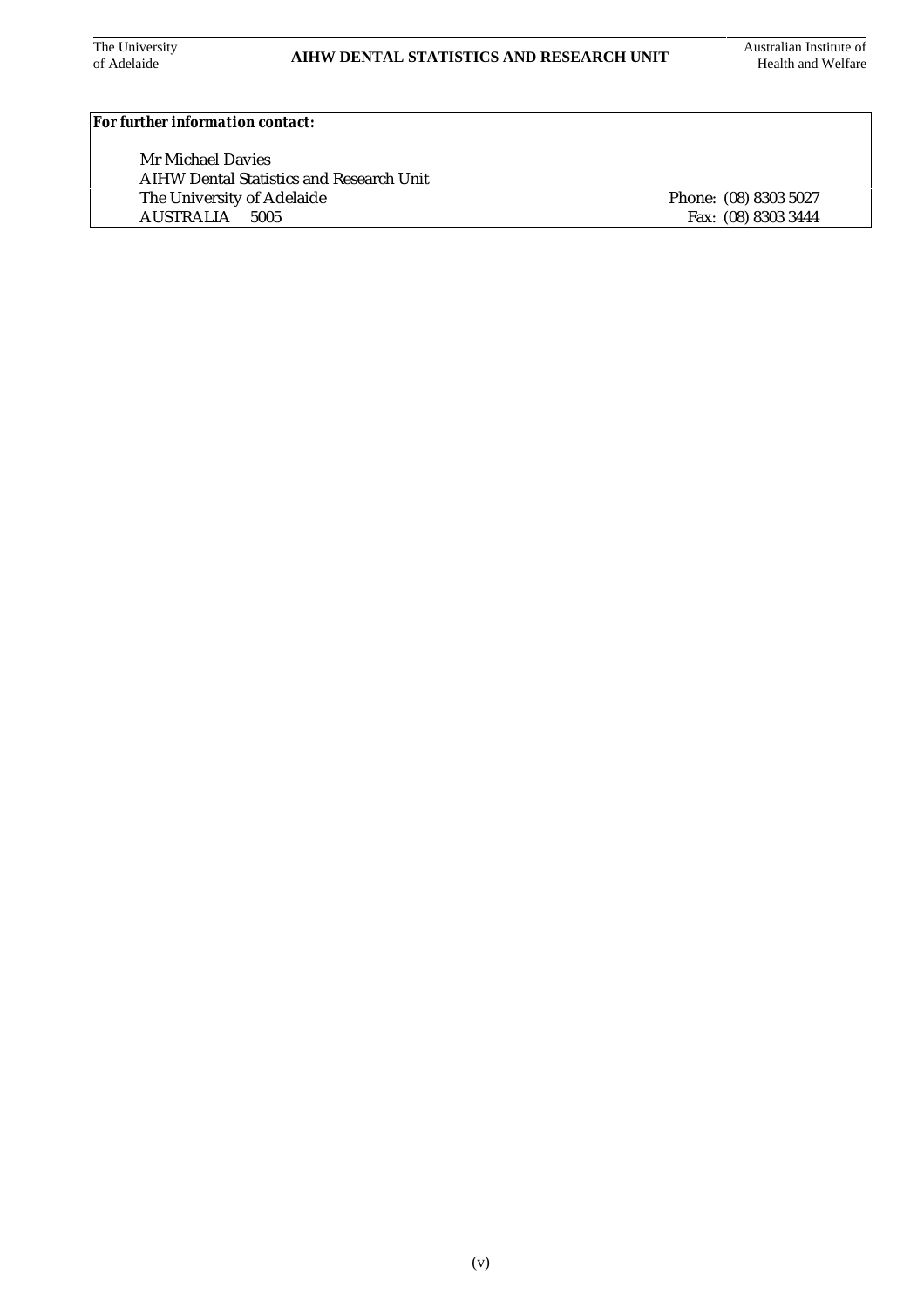$\overline{a}$ 

#### **TABLE 1: DEMOGRAPHIC COMPOSITION OF THE SAMPLE**

Data for the Child Dental Health Survey are collected from a stratified random sample of children in all Australian States and Territories. In New South Wales the sampling is 1:16. The following table describes the number of records processed from children in New South Wales.

State/Territory: New South Wales Sampling Ratio: 1:16

Data for period January–December 1996 Date of report: 25th October 1996

|                         |          |                              | <b>WEIGHTED NUMBER</b> |                   |                |                              |                |                              |                  |
|-------------------------|----------|------------------------------|------------------------|-------------------|----------------|------------------------------|----------------|------------------------------|------------------|
|                         |          | <b>RECORDS PROCESSED</b>     | <b>OF CHILDREN</b>     |                   |                |                              |                |                              |                  |
|                         |          | <b>TYPE OF SAMPLING</b>      |                        | <b>IN SAMPLE1</b> |                |                              |                |                              |                  |
| Age                     |          | Known date of birth          |                        |                   | Age only known |                              |                |                              |                  |
| (years)                 |          | <b>Males Females Persons</b> |                        |                   |                | <b>Males Females Persons</b> |                | <b>Males</b> Females Persons |                  |
| $\overline{\mathbf{c}}$ | 12       | 17                           | 29                     | $\boldsymbol{0}$  | $\bf{0}$       | $\bf{0}$                     | 12             | 17                           | 29               |
| 3                       | 71       | 56                           | 127                    | 1                 | $\bf{0}$       | 1                            | 72             | 56                           | 128              |
| $\boldsymbol{4}$        | 214      | 205                          | 419                    | $\overline{c}$    |                | 3                            | 216            | 206                          | 422              |
| 5                       | 801      | 812                          | 1613                   | 22                | 28             | 50                           | 823            | 840                          | 1663             |
| 6                       | 789      | 753                          | 1542                   | 17                | 22             | 39                           | 806            | 775                          | 1581             |
| 7                       | 842      | 867                          | 1709                   | 18                | 22             | 40                           | 860            | 889                          | 1749             |
| 8                       | 777      | 695                          | 1472                   | 14                | 16             | 30                           | 791            | 711                          | 1502             |
| 9                       | 844      | 790                          | 1634                   | 14                | 20             | 34                           | 858            | 810                          | 1668             |
| 10                      | 694      | 713                          | 1407                   | 13                | 10             | 23                           | 707            | 723                          | 1430             |
| 11                      | 649      | 665                          | 1314                   | 15                | 6              | 21                           | 664            | 671                          | 1335             |
| 12                      | 370      | 335                          | 705                    | $\boldsymbol{4}$  | 6              | 10                           | 374            | 341                          | 715              |
| 13                      | 224      | 258                          | 482                    | 3                 | 2              | 5                            | 227            | 260                          | 487              |
| 14                      | 168      | 166                          | 334                    | 3                 | 2              | 5                            | 171            | 168                          | 339              |
| 15                      | 30       | 20                           | 50                     | $\bf{0}$          | $\bf{0}$       | $\bf{0}$                     | 30             | 20                           | 50               |
| 16                      | 9        | 15                           | 24                     | $\boldsymbol{0}$  | $\bf{0}$       | $\bf{0}$                     | 9              | 15                           | 24               |
| 17                      | 2        | $\overline{5}$               | 7                      | $\boldsymbol{0}$  | $\bf{0}$       | $\bf{0}$                     | $\overline{c}$ | $\mathbf 5$                  | 7                |
| 19                      | $\bf{0}$ | $\boldsymbol{2}$             | $\boldsymbol{2}$       | $\bf{0}$          | $\bf{0}$       | $\bf{0}$                     | $\bf{0}$       | $\boldsymbol{2}$             | $\boldsymbol{2}$ |
| Total                   | 6496     | 6374                         | 12870                  | 126               | 135            | 261                          | 6622           | 6509                         | 13131            |

<sup>&</sup>lt;sup>1</sup> Processed records are weighted to reflect the sampling scheme. Records from children with a known date of birth are weighted up, while records from children for whom age only is known are weighted down. The sum of the weighted records is equivalent to the number of children sampled for the survey. The number of cases have been rounded to the nearest integer.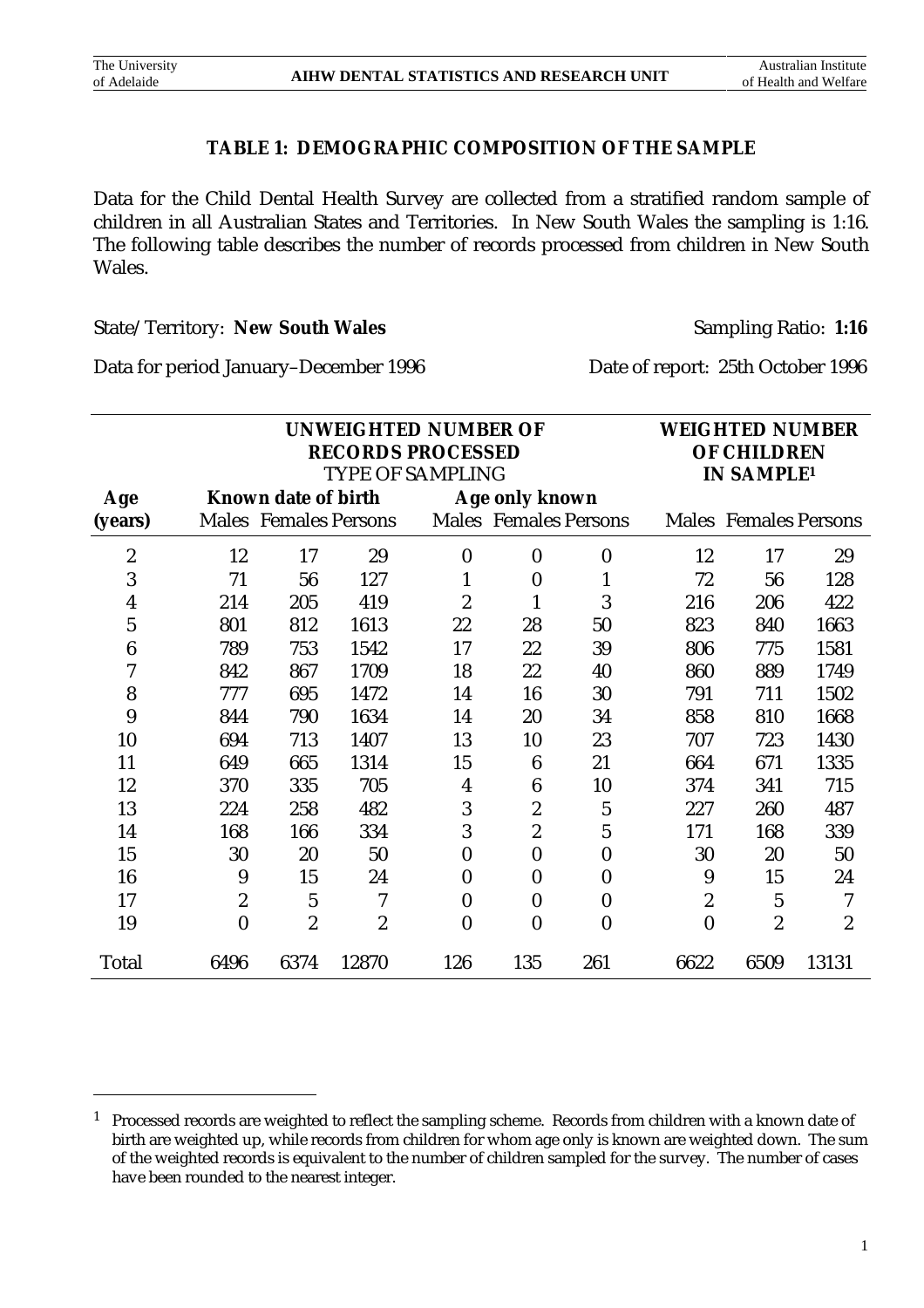# **TABLE 2: COUNTRY OF BIRTH (INCLUDING ABORIGINALITY)**

These data items were not provided in 1995.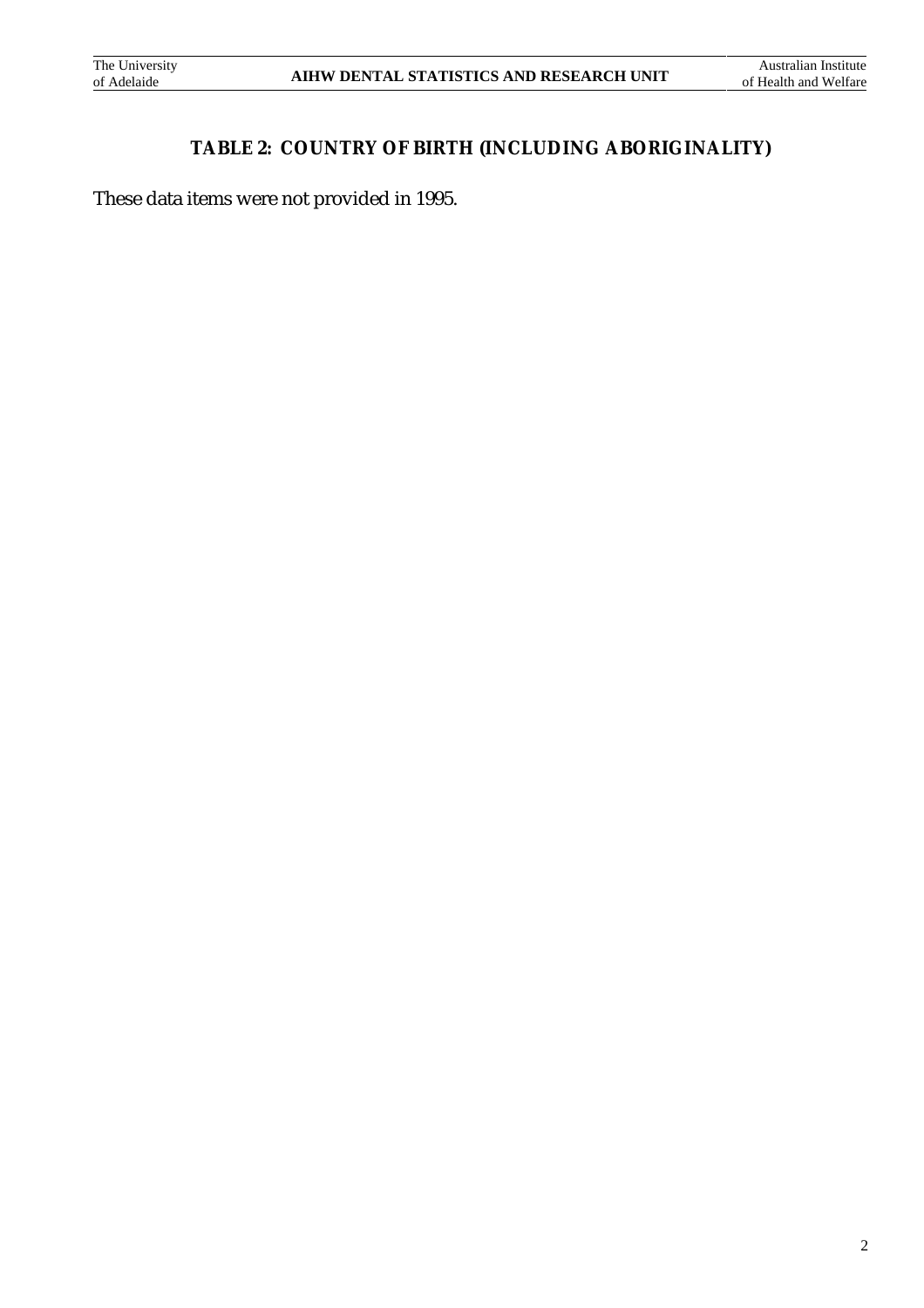# **TABLE 3: DECIDUOUS TEETH: AGE-SPECIFIC CARIES EXPERIENCE1**

This table uses Statewide data to describe the dmft index and its components for individual (year of birth) ages. Indices are calculated from data collected over a 12 month period. Where children received more than one examination during this period, the information derived from examinations other than the first is excluded. Age-specific indices denoted with an asterisk (\*) are those in which the relative standard error exceeds 40 per cent, and population estimates of these indices are statistically unreliable.

State/Territory: New South Wales Sampling ratio: 1:16

Data for period January–December 1996 Date of report: 25th October 1996

| Age             | Number of<br>children in | decayed |      | <b>Children</b><br>with dmft= $0$ |      |      |      |
|-----------------|--------------------------|---------|------|-----------------------------------|------|------|------|
| (years)         | sample                   | mean    | sd   | mean                              | sd   | %    | %    |
| $\overline{4}$  | 422                      | 1.64    | 3.07 | 1.90                              | 3.32 | 85.9 | 58.1 |
| 5               | 1663                     | 1.32    | 2.50 | 1.57                              | 2.80 | 84.0 | 60.7 |
| $6\phantom{1}6$ | 1581                     | 1.08    | 2.06 | 1.75                              | 2.82 | 64.2 | 56.3 |
| 7               | 1749                     | 0.94    | 1.75 | 1.78                              | 2.68 | 56.7 | 51.6 |
| 8               | 1502                     | 0.87    | 1.57 | 1.90                              | 2.49 | 48.5 | 47.2 |
| 9               | 1668                     | 0.73    | 1.47 | 1.60                              | 2.28 | 46.4 | 50.9 |
| 10              | 1430                     | 0.48    | 1.02 | 1.26                              | 1.98 | 43.0 | 56.4 |

- dmft decayed, missing or filled deciduous teeth
	- sd standard deviation

<sup>1</sup> Legend: d - decayed deciduous teeth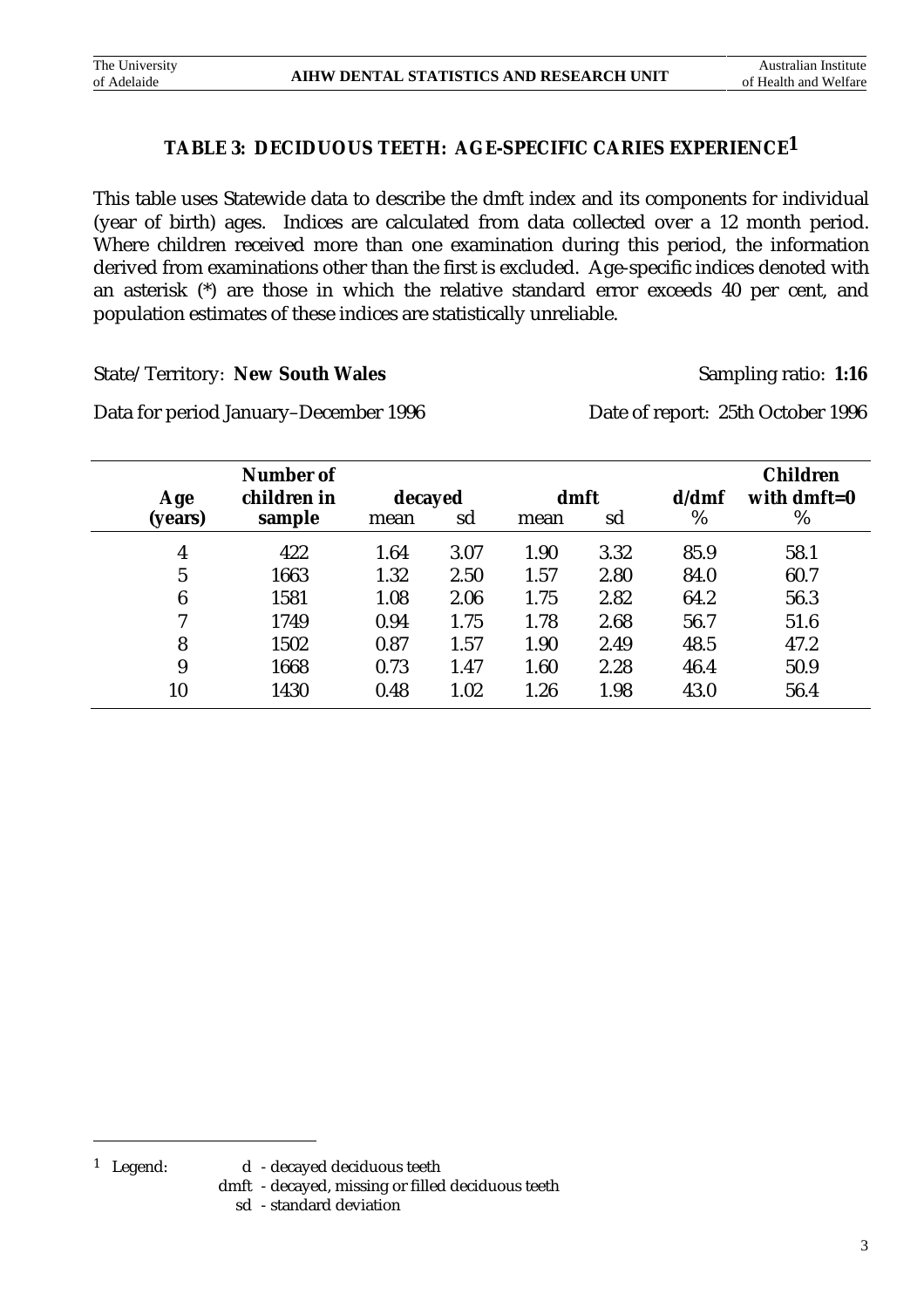# **TABLE 4: PERMANENT TEETH: AGE-SPECIFIC CARIES EXPERIENCE1**

This table uses Statewide data to describe the DMFT index and its components for individual (year of birth) ages. Indices are calculated from data collected over a 12 month period. Where children received more than one examination during this period, the information derived from examinations other than the first is excluded. Age-specific indices denoted with an asterisk (\*) are those in which the relative standard error exceeds 40 per cent, and population estimates of these indices are statistically unreliable.

State/Territory: New South Wales Sampling ratio: 1:16

Data for period January–December 1996 Date of report: 25th October 1996

|              | Number of   |                |      |             |      |               | <b>Children with</b> |
|--------------|-------------|----------------|------|-------------|------|---------------|----------------------|
| Age          | children in | <b>DECAYED</b> |      | <b>DMFT</b> |      | <b>D/DMFT</b> | $DMFT=0$             |
| (years)      | sample      | mean           | sd   | mean        | sd   | %             | %                    |
| $\mathbf{5}$ | 1663        | 0.01           | 0.10 | 0.01        | 0.11 | 86.4          | 99.3                 |
| 6            | 1581        | 0.10           | 0.47 | 0.11        | 0.51 | 89.6          | 94.4                 |
| 7            | 1749        | 0.15           | 0.56 | 0.19        | 0.63 | 78.9          | 88.5                 |
| 8            | 1502        | 0.19           | 0.57 | 0.32        | 0.79 | 60.1          | 81.9                 |
| 9            | 1668        | 0.20           | 0.64 | 0.38        | 0.88 | 51.7          | 79.8                 |
| 10           | 1430        | 0.20           | 0.61 | 0.47        | 1.02 | 45.2          | 76.2                 |
| 11           | 1335        | 0.26           | 0.71 | 0.62        | 1.19 | 42.8          | 69.4                 |
| 12           | 715         | 0.49           | 1.30 | 0.93        | 1.75 | 50.2          | 64.5                 |
| 13           | 487         | 0.65           | 1.38 | 1.31        | 2.03 | 47.1          | 51.7                 |
| 14           | 339         | 0.77           | 1.56 | 1.65        | 2.43 | 45.7          | 47.5                 |

- <sup>1</sup> Legend: D decayed permanent teeth
	- DMFT decayed, missing or filled permanent teeth
		- sd standard deviation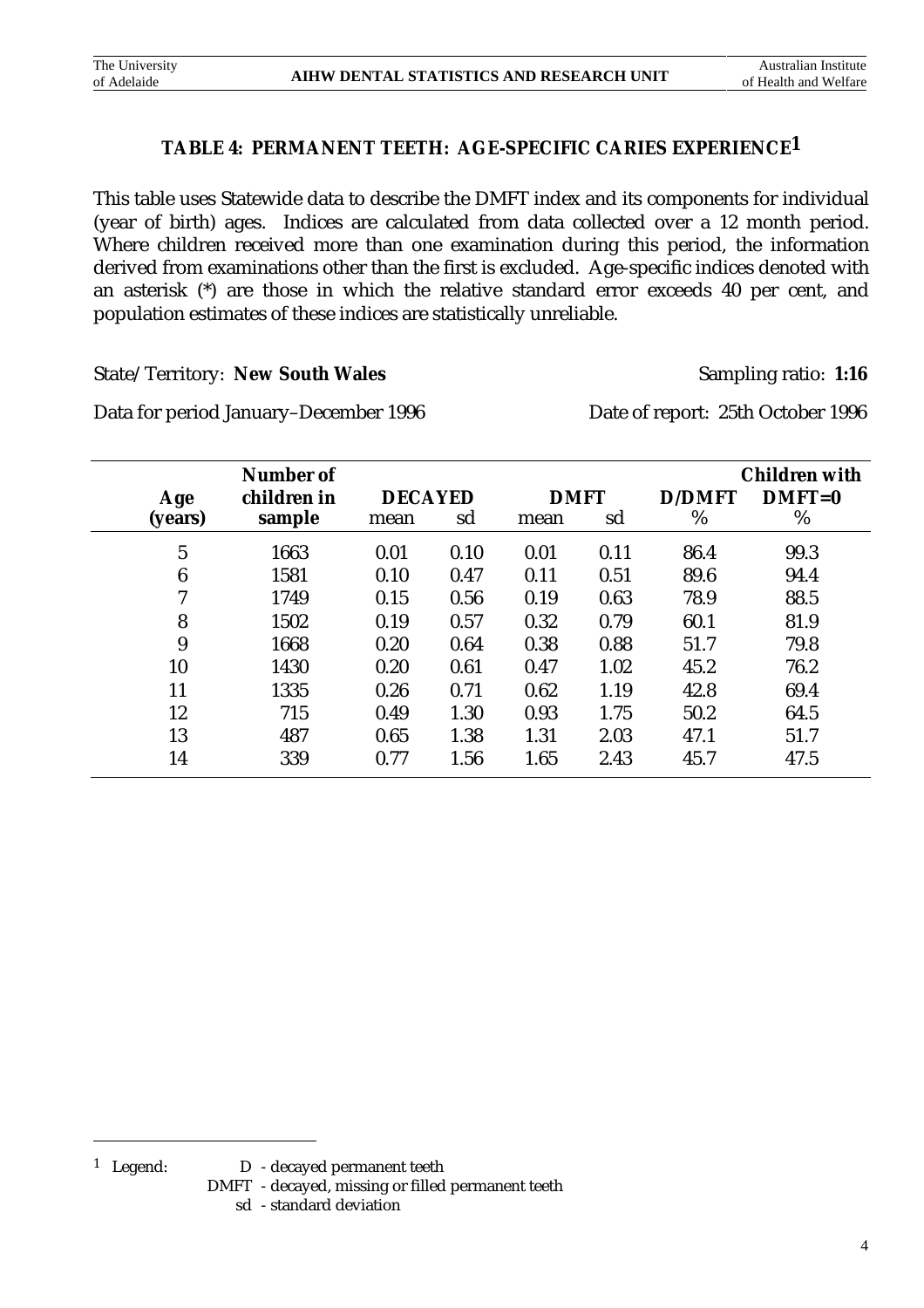# **TABLE 5: ALL TEETH: AGE-SPECIFIC CARIES EXPERIENCE1**

This table uses Statewide data to describe the combined dmft and DMFT indices and their components for individual (year of birth) ages. Indices are calculated from data collected over a 12 month period. Where children received more than one examination during this period, the information derived from examinations other than the first is excluded. Agespecific indices denoted with an asterisk (\*) are those in which the relative standard error exceeds 40 per cent, and population estimates of these indices are statistically unreliable.

State/Territory: **New South Wales** Sampling ratio: 1:16

Data for period January–December 1996 Date of report: 25th October 1996

| Age              | <b>Number of</b><br>children | % of children with $d+D=$ |      |      |     |      | % of children with |         |      |
|------------------|------------------------------|---------------------------|------|------|-----|------|--------------------|---------|------|
| (years)          | in sample                    | $\boldsymbol{0}$          |      | 2    | 3   | $4+$ | $m+M=0$            | $f+F=0$ |      |
| $dmft+DMFT=0$    |                              |                           |      |      |     |      |                    |         |      |
|                  | 422                          | 61.8                      | 8.8  | 6.2  | 5.7 | 17.5 | 99.3               | 89.8    | 57.8 |
| $\frac{4}{5}$    | 1663                         | 63.9                      | 9.4  | 7.2  | 5.0 | 14.5 | 98.8               | 90.3    | 60.4 |
| $\boldsymbol{6}$ | 1581                         | 62.6                      | 11.1 | 8.7  | 5.8 | 11.9 | 97.8               | 78.1    | 54.5 |
| 7                | 1749                         | 60.4                      | 14.6 | 9.5  | 5.3 | 10.2 | 97.5               | 70.7    | 49.1 |
| 8                | 1502                         | 60.3                      | 13.7 | 9.8  | 6.2 | 10.0 | 97.0               | 61.5    | 43.3 |
| 9                | 1668                         | 63.7                      | 14.8 | 8.6  | 4.3 | 8.6  | 97.3               | 62.5    | 45.1 |
| 10               | 1430                         | 65.2                      | 18.9 | 7.3  | 3.8 | 4.8  | 97.8               | 61.7    | 46.6 |
| 11               | 1335                         | 70.6                      | 15.2 | 7.4  | 3.7 | 3.1  | 98.7               | 66.5    | 52.1 |
| 12               | 715                          | 71.9                      | 13.8 | 6.3  | 2.8 | 5.2  | 98.9               | 72.3    | 55.7 |
| 13               | 487                          | 68.0                      | 12.3 | 10.3 | 3.9 | 5.5  | 98.8               | 65.5    | 46.8 |
| 14               | 339                          | 66.4                      | 13.9 | 9.4  | 4.1 | 6.2  | 98.2               | 62.2    | 44.8 |

- <sup>1</sup> Legend: d decayed deciduous teeth
	- D decayed permanent teeth
	- m deciduous teeth missing due to caries
	- M permanent teeth missing due to caries
	- f deciduous teeth restored due to caries
	- F permanent teeth restored due to caries
	- dmft decayed, missing or filled deciduous teeth
	- DMFT decayed, missing or filled permanent teeth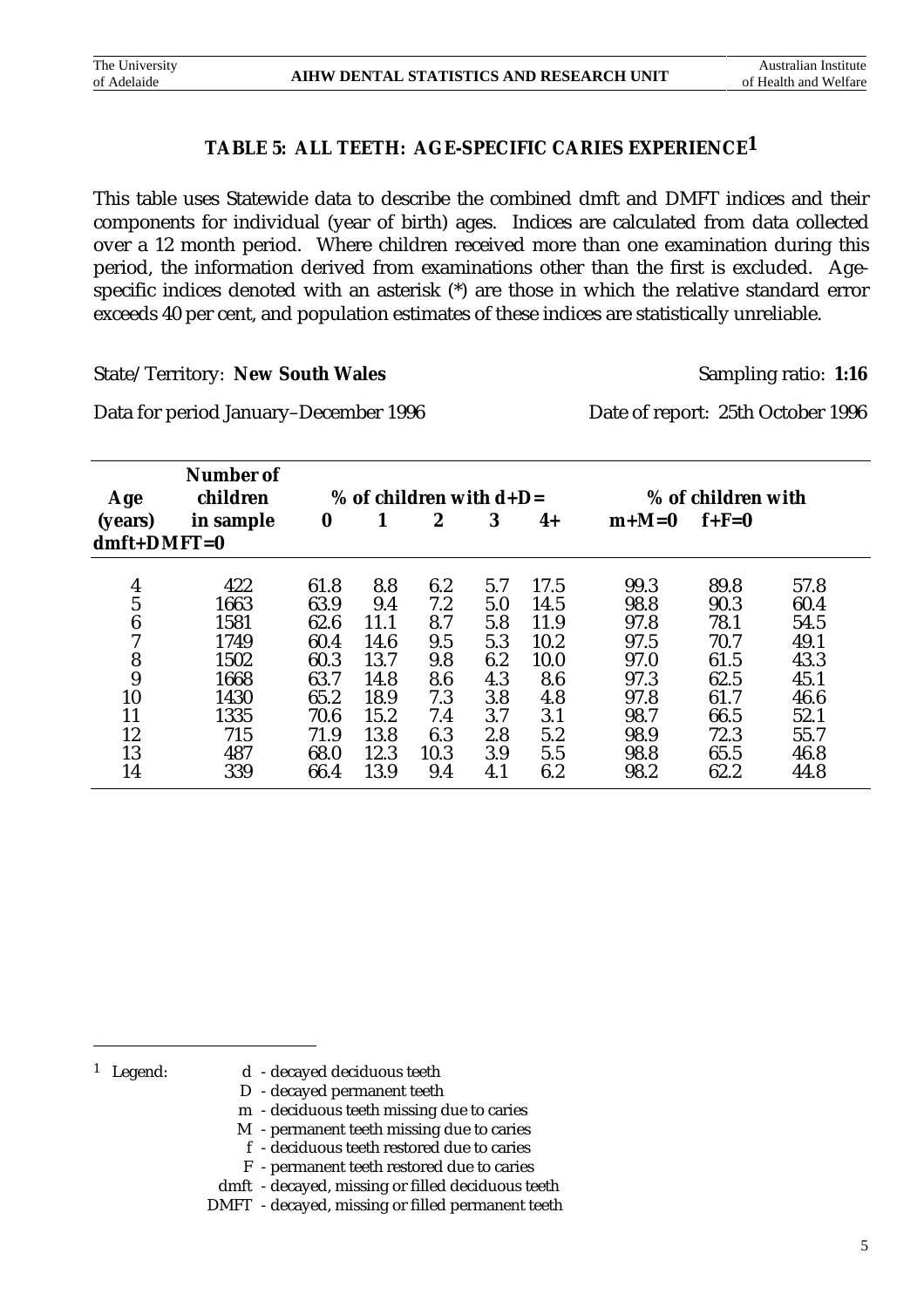# **TABLE 6: FISSURE SEALANTS: AGE-SPECIFIC PREVALENCE1**

This table uses Statewide data to describe the distribution of fissure sealants for individual (year of birth) ages, along with the caries experience of those who have fissure sealants and those who do not. Indices are calculated from data collected over a 12 month period. Where children received more than one examination during this period, the information derived from examinations other than the first is excluded. Age-specific indices denoted with an asterisk (\*) are those in which the relative standard error exceeds 40 per cent, and population estimates of these indices are statistically unreliable.

State/Territory: New South Wales Sampling ratio: 1:16

Data for period January–December 1996 Date of report: 25th October 1996

|         | Number of           | Number of |      |        | <b>Children with</b><br>$DMFT=0$ | <b>Children with</b><br>$DMFT=1+$ |          |  |
|---------|---------------------|-----------|------|--------|----------------------------------|-----------------------------------|----------|--|
| Age     | children in         | sealants  |      |        | % with                           |                                   | % with   |  |
| (years) | sample <sup>2</sup> | mean      | sd   | number | $F/S=1+$                         | number                            | $F/S=1+$ |  |
| 6       | 1581                | 0.19      | 1.58 | 1493   | 3.4                              | 88                                | 9.1      |  |
| 7       | 1749                | 0.33      | 1.80 | 1548   | 6.4                              | 201                               | 17.4     |  |
| 8       | 1502                | 0.52      | 1.85 | 1230   | 12.8                             | 272                               | 19.5     |  |
| 9       | 1668                | 0.45      | 1.45 | 1331   | 13.2                             | 337                               | 16.9     |  |
| 10      | 1430                | 0.54      | 1.54 | 1090   | 15.8                             | 340                               | 20.6     |  |
| 11      | 1335                | 0.63      | 1.81 | 926    | 18.9                             | 409                               | 19.1     |  |
| 12      | 715                 | 0.75      | 1.76 | 461    | 20.6                             | 254                               | 26.0     |  |
| 13      | 487                 | 0.85      | 1.93 | 252    | 23.4                             | 235                               | 24.3     |  |
| 14      | 339                 | 0.96      | 2.09 | 161    | 28.0                             | 178                               | 25.3     |  |

- <sup>2</sup> Legend:  $F/S$  number of fissure sealed teeth
	- sd standard deviation

<sup>&</sup>lt;sup>1</sup> Legend: DMFT - decayed, missing or filled permanent teeth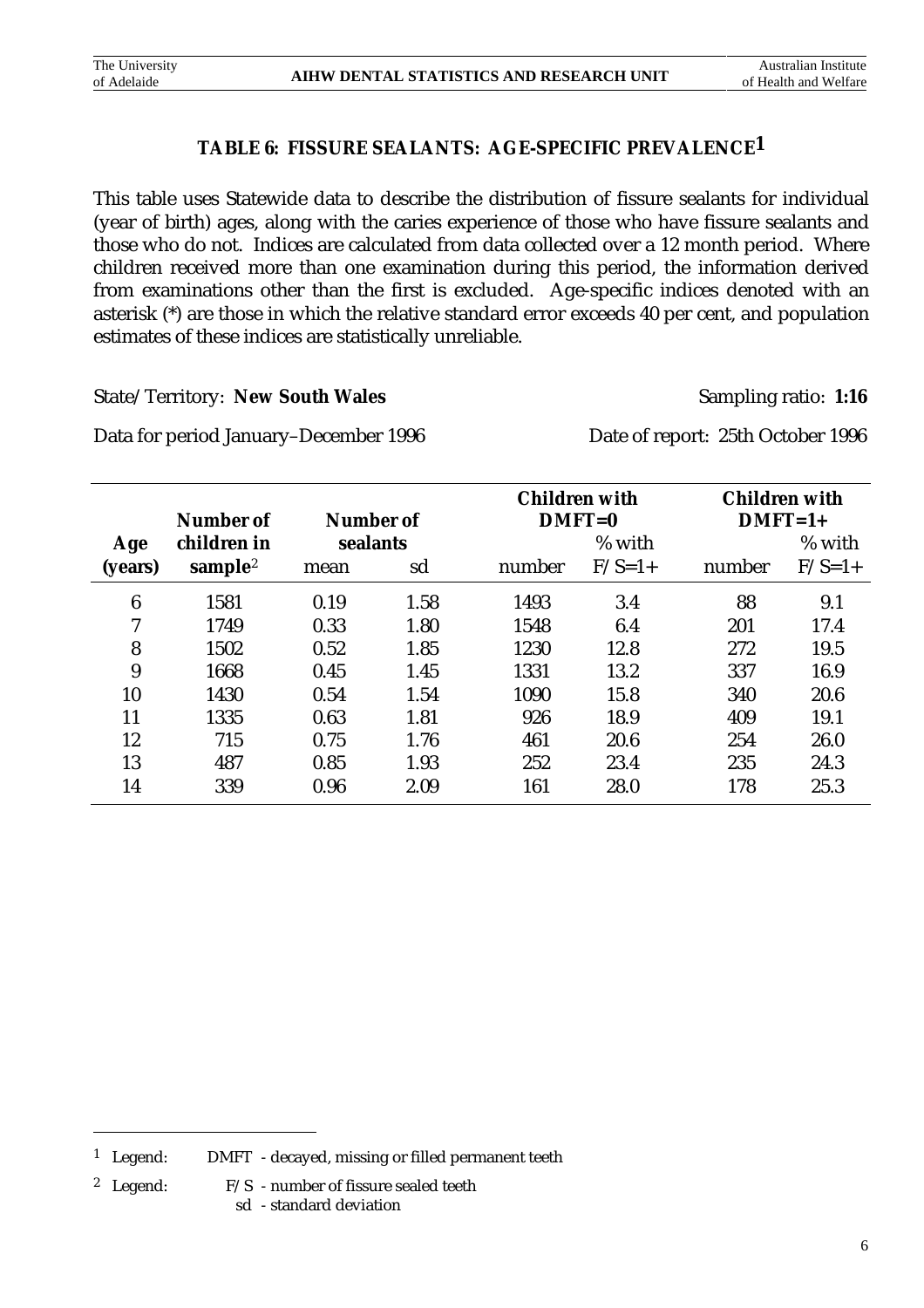# **TABLE 7: IMMEDIATE TREATMENT NEEDS: AGE-SPECIFIC DISTRIBUTION1**

This table, based on Statewide data, describes the number and proportion of children in immediate need of dental treatment. This classification is accorded to children who have, or who are likely to develop within four weeks, oral pain or infection. The dental caries experience of this group of children is also described. Indices are calculated from data collected over a 12 month period. Where children received more than one examination during this period, the information derived from examinations other than the first is excluded. Age-specific indices denoted with an asterisk (\*) are those in which the relative standard error exceeds 40 per cent, and population estimates of these indices are statistically unreliable.

#### State/Territory: New South Wales Sampling ratio: 1:16

Data for period January–December 1996 Date of report: 25th October 1996

|         |                 | <b>CHILDREN IN NEED OF IMMEDIATE TREATMENT</b> |          |        |      |             |        |          |      |                  |      |      |
|---------|-----------------|------------------------------------------------|----------|--------|------|-------------|--------|----------|------|------------------|------|------|
|         | Number of       |                                                |          |        |      |             |        |          |      |                  |      |      |
|         | Age children in |                                                | % of all | dmft   |      | <b>DMFT</b> |        |          |      | % with $d+D=$    |      |      |
| (years) | sample          | No.                                            | children | mean   | sd   | mean        | sd     | $\bf{0}$ |      | $\boldsymbol{2}$ | 3    | $4+$ |
| 4       | 422             | 79                                             | 18.7     | 5.10   | 4.49 |             |        | 7.6      | 20.3 | 15.2             | 7.6  | 49.4 |
| 5       | 1663            | 247                                            | 14.9     | 4.43   | 3.64 | ∗           | $\ast$ | 8.1      | 15.8 | 18.6             | 12.1 | 45.3 |
| 6       | 1581            | 260                                            | 16.4     | 3.91   | 3.50 | 0.26        | 0.77   | 15.8     | 20.4 | 17.7             | 12.3 | 33.8 |
| 7       | 1749            | 280                                            | 16.0     | 3.84   | 3.31 | 0.48        | 0.99   | 15.7     | 24.6 | 16.4             | 11.1 | 32.1 |
| 8       | 1502            | 247                                            | 16.4     | 3.44   | 2.69 | 0.65        | 1.08   | 17.0     | 22.7 | 18.6             | 14.2 | 27.5 |
| 9       | 1668            | 213                                            | 12.8     | 3.32   | 2.66 | 0.86        | 1.20   | 16.0     | 23.9 | 19.2             | 8.9  | 31.9 |
| 10      | 1430            | 163                                            | 11.4     | 2.29   | 2.39 | 1.02        | 1.44   | 22.1     | 33.7 | 14.1             | 12.9 | 17.2 |
| 11      | 1335            | 151                                            | 11.3     | 1.48   | 2.01 | 1.38        | 1.56   | 25.2     | 31.8 | 17.9             | 9.9  | 15.2 |
| 12      | 715             | 77                                             | 10.8     | 0.78   | 1.61 | 2.43        | 3.03   | 29.9     | 28.6 | 11.7             | 7.8  | 22.1 |
| 13      | 487             | 57                                             | 11.7     | $\ast$ | *    | 3.16        | 3.12   | 12.3     | 29.8 | 22.8             | 10.5 | 24.6 |
| 14      | 339             | 51                                             | 15.0     | $\ast$ | *    | 2.69        | 2.72   | 23.5     | 27.5 | 23.5             | ∗    | 17.6 |

 $\overline{a}$ 

<sup>1</sup> Legend: dmft - number of decayed, missing or filled deciduous teeth

- DMFT number of decayed, missing or filled permanent teeth
	- d number of decayed deciduous teeth
	- D number of decayed permanent teeth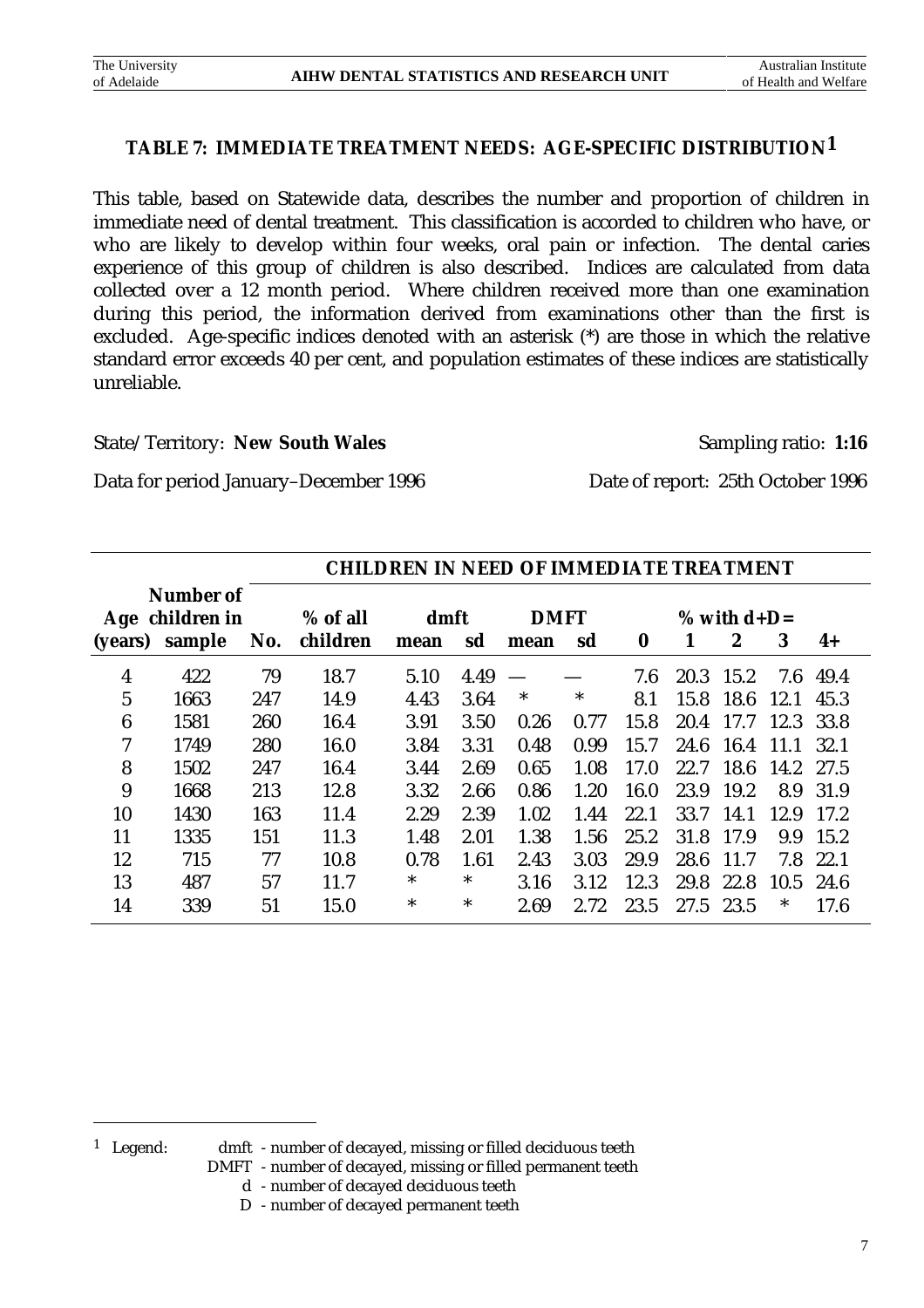$\overline{a}$ 

# **TABLE 8: SCHOOL DENTAL SERVICE EXAMINATIONS: AGE-SPECIFIC DISTRIBUTION**

This table describes the percentage distribution of children who have received initial and subsequent dental examinations in the School Dental Service. Data from all examinations of children who were examined during the report period are included in this table; percentage estimates denoted with an asterisk (\*) are those in which the relative standard error exceeds 40 per cent, and population estimates of these percentages are statistically unreliable.

State/Territory: **New South Wales** Sampling ratio: 1:16

Data for period January–December 1996 Date of report: 25th October 1996

|                  | Number of            |                | <b>Previous examination in</b>          |       | <b>CHILDREN WITH</b><br>PREVIOUS EXAMINATION |           |                                                       |  |  |  |
|------------------|----------------------|----------------|-----------------------------------------|-------|----------------------------------------------|-----------|-------------------------------------------------------|--|--|--|
| Age<br>(years)   | children<br>examined | N <sub>o</sub> | <b>School Dental Service (%)</b><br>Yes | $0-6$ | $7 - 12$                                     | $13 - 24$ | Months since last examination $1\frac{9}{6}$<br>$25+$ |  |  |  |
| 4                | 433                  | 67.4           | 32.6                                    | 28.8  | 50.8                                         | 13.6      | $\ast$                                                |  |  |  |
| $\mathbf{5}$     | 1732                 | 55.6           | 44.4                                    | 25.0  | 49.6                                         | 20.6      | 4.8                                                   |  |  |  |
| $\boldsymbol{6}$ | 1670                 | 32.3           | 67.7                                    | 11.9  | 54.0                                         | 31.7      | 2.4                                                   |  |  |  |
| 7                | 1869                 | 20.8           | 79.2                                    | 11.1  | 44.9                                         | 37.5      | 6.5                                                   |  |  |  |
| 8                | 1630                 | 12.3           | 87.7                                    | 9.2   | 42.2                                         | 37.6      | 11.0                                                  |  |  |  |
| 9                | 1763                 | 13.4           | 86.6                                    | 10.3  | 39.5                                         | 39.4      | 10.8                                                  |  |  |  |
| 10               | 1560                 | 11.5           | 88.5                                    | 11.8  | 41.2                                         | 35.2      | 11.8                                                  |  |  |  |
| 11               | 1434                 | 10.0           | 90.0                                    | 10.1  | 36.0                                         | 41.6      | 12.3                                                  |  |  |  |
| 12               | 780                  | 8.8            | 91.2                                    | 9.6   | 31.8                                         | 44.5      | 14.1                                                  |  |  |  |
| 13               | 519                  | 9.6            | 90.4                                    | 9.4   | 27.6                                         | 43.3      | 19.7                                                  |  |  |  |
| 14               | 368                  | 6.3            | 93.8                                    | 8.3   | 33.0                                         | 30.3      | 28.4                                                  |  |  |  |

<sup>&</sup>lt;sup>1</sup> Excludes those with no previous examination and where the date of previous examination is unknown.